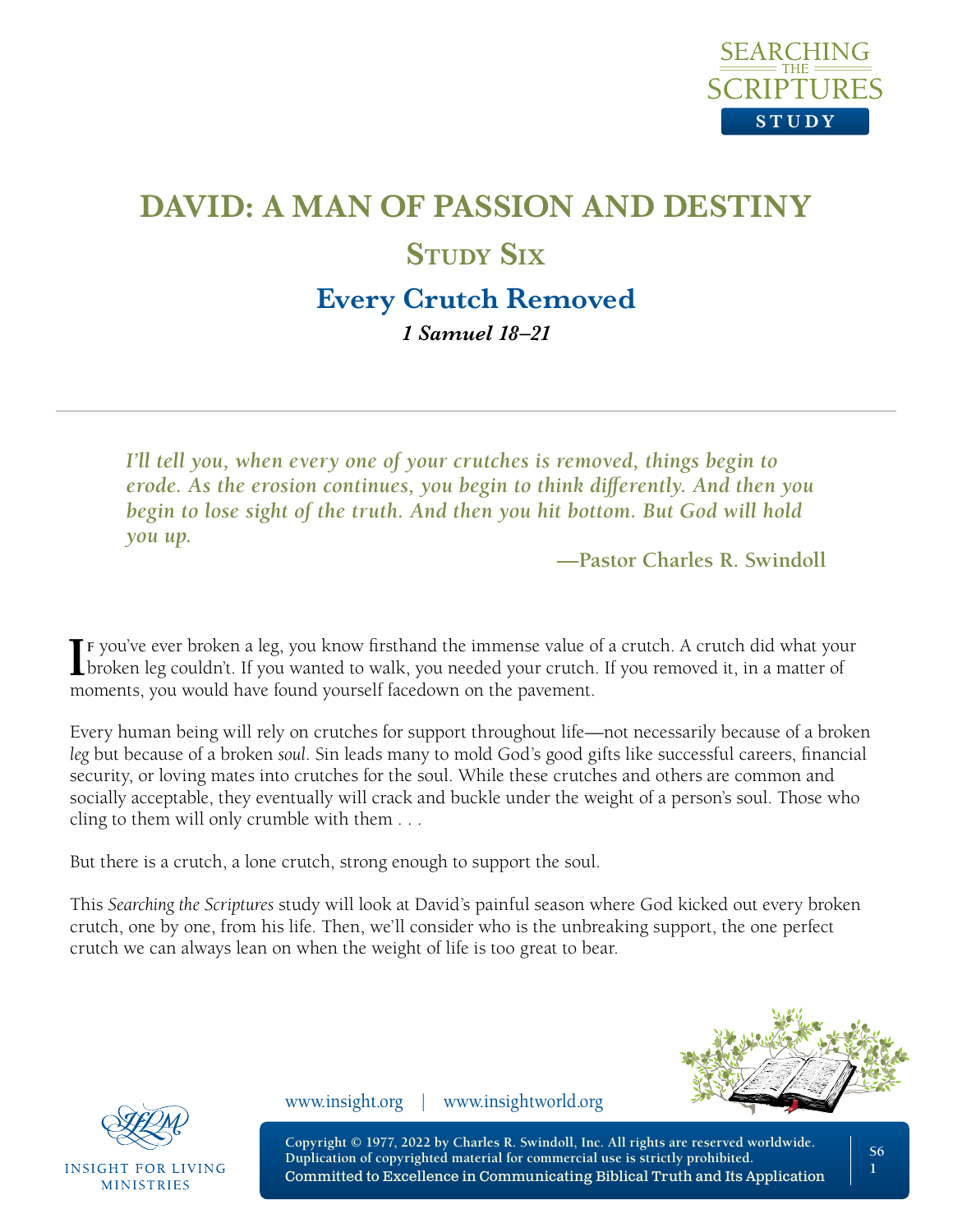

# **Every Crutch Removed**

*1 Samuel 18–21* 



### **PREPARE YOUR HEART**

First Samuel 18–21 discusses Saul's mission to kill David. While he was running, David wrote psalms about the weight of his circumstances. As you prepare to read about these events, offer to God the words of *[Psalm 59:1–4](https://www.biblegateway.com/passage/?search=Psalm+59&version=NLT;NASB1995)*.

*Rescue me from my enemies, O God. Protect me from those who have come to destroy me. Rescue me from these criminals; save me from these murderers. They have set an ambush for me. Fierce enemies are out there waiting, Lord, though I have not sinned or offended them. I have done nothing wrong, yet they prepare to attack me. Wake up! See what is happening and help me!* 



### **TURN TO THE SCRIPTURES**

After David slayed the Philistine giant, Goliath, he became an overnight celebrity in Israel. His continued success in combat led the people to write a song about him (*[1 Samuel 18:7](https://www.biblegateway.com/passage/?search=1+Samuel+18%3A7&version=NLT;NASB1995)*):

*Saul has killed his thousands, and David his ten thousands!*

As you might imagine, King Saul did not like seeing his glory given to a shepherd boy. While David's popularity grew so also did Saul's jealousy of him. This jealousy would lead Saul to do anything to stop David's rise to power. Saul's fierce pursuit of David, beginning in 1 Samuel 18, kickstarts David's crutchkicking season. *How would he respond?*



**INSIGHT FOR LIVING MINISTRIES** 

www.insight.org | www.insightworld.org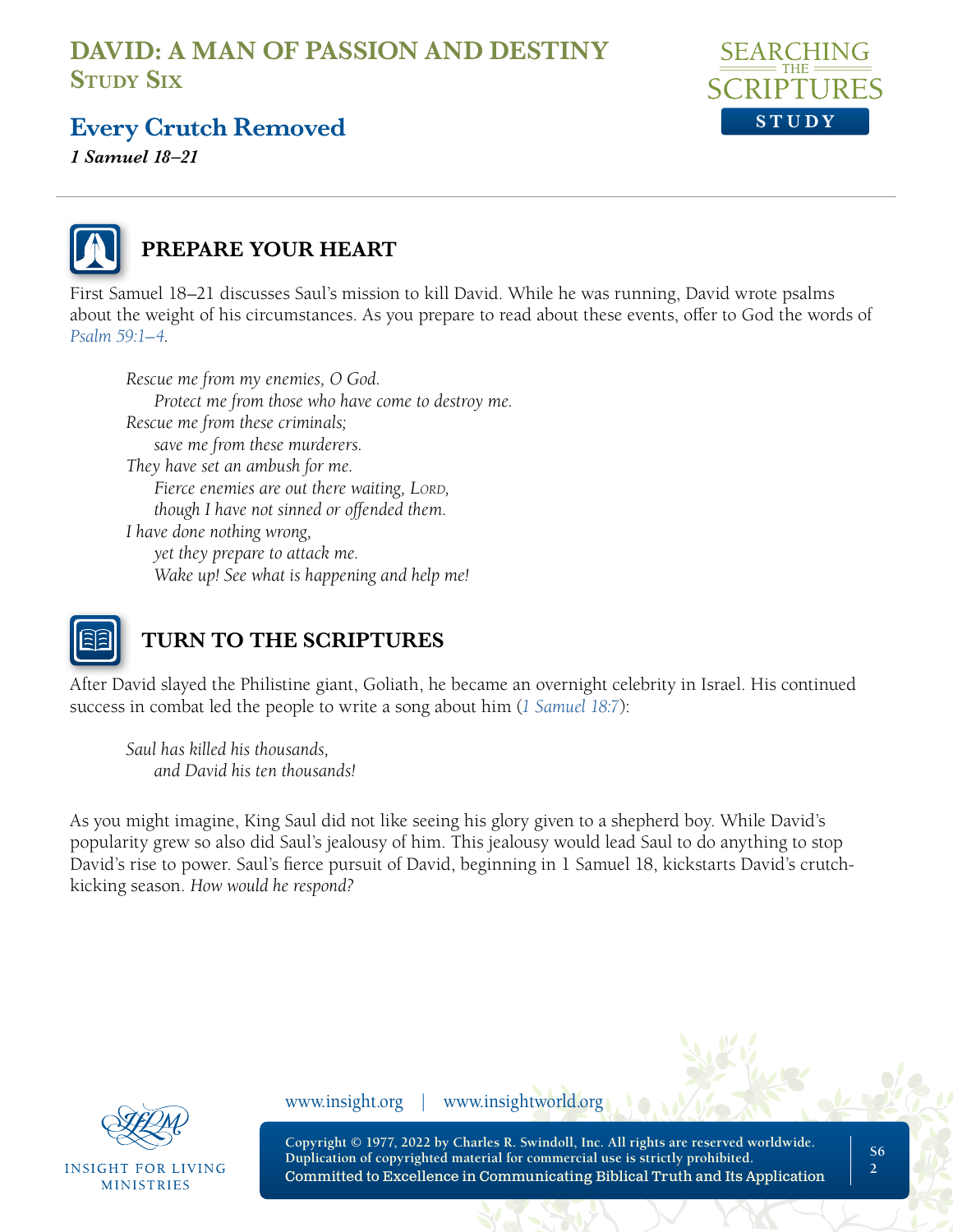

### **Every Crutch Removed**

*1 Samuel 18–21* 

#### **Observation: David's Crutches Removed**

Read *[1 Samuel 19:8–22; 20:1–4, 30–33, 41–42; 21:10–14](https://www.biblegateway.com/passage/?search=1+Samuel+19%3A8%E2%80%9322%3B+20%3A1%E2%80%934%2C+30%E2%80%9333%2C+41%E2%80%9342%3B+21%3A10%E2%80%9314&version=NLT;NASB1995)* and keep track of the supports David lost. Also, pay special attention to those areas where the text says that David "fled" or "escaped."

#### **David's First Crutch—1 Samuel 19:8–10**

Once Saul's jealousy had been aroused, he had one goal: to kill David. His first attack occurred in *[1 Samuel 18:10–12](https://www.biblegateway.com/passage/?search=1+Samuel+18%3A10%E2%80%9312&version=NLT;NASB1995)*. Despite Saul's act of malice, David remained in service to the king. However, David wouldn't stick around for more murder attempts!

What event recorded in *[19:8](https://www.biblegateway.com/passage/?search=1+Samuel+19%3A8&version=NLT;NASB1995)* precipitated Saul's assault on David in *[19:9](https://www.biblegateway.com/passage/?search=1+Samuel+19%3A9&version=NLT;NASB1995)*? If this was the *external* reason for Saul's attack, what was in the *internal* reason according to *[19:9](https://www.biblegateway.com/passage/?search=1+Samuel+19%3A9&version=NLT;NASB1995)*? See also *[16:14](https://www.biblegateway.com/passage/?search=1+Samuel+16%3A14&version=NLT;NASB1995)*.

According to *[19:10](https://www.biblegateway.com/passage/?search=1+Samuel+19%3A10&version=NLT;NASB1995)*, how did David respond to Saul's attempt to take his life?



**INSIGHT FOR LIVING MINISTRIES** 

www.insight.org | www.insightworld.org

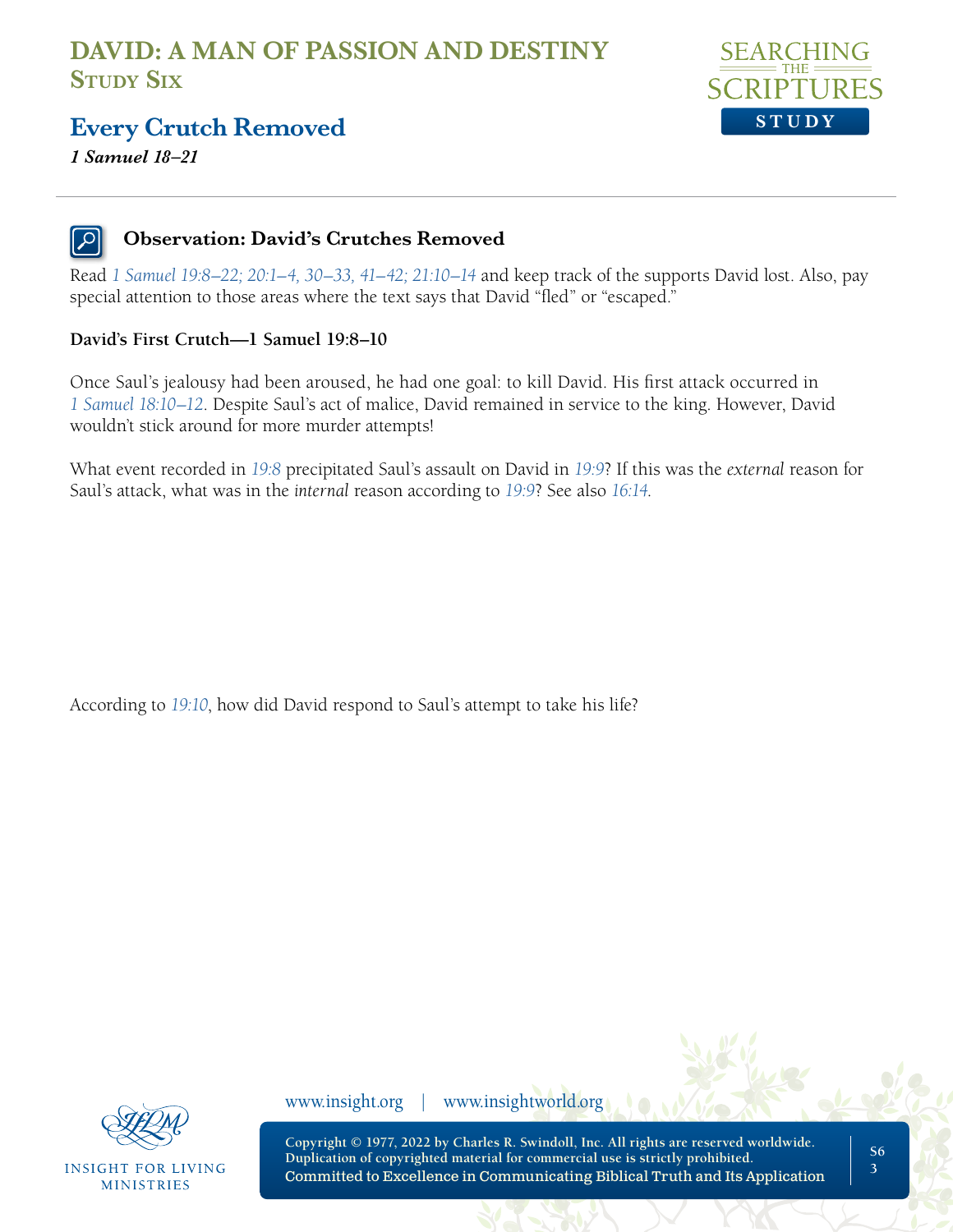

### **Every Crutch Removed**

*1 Samuel 18–21* 

#### **David's Second Crutch—1 Samuel 19:11–17**

Because of David's victory over Goliath, Saul gave David his daughter Michal in marriage—just as Saul had promised according to *[1 Samuel 17:25](https://www.biblegateway.com/passage/?search=1+Samuel+17%3A25+&version=NLT;NASB1995)* (see also *[18:17–30](https://www.biblegateway.com/passage/?search=1+Samuel+18%3A17%E2%80%9330&version=NLT;NASB1995)*). According to *[19:12–14](https://www.biblegateway.com/passage/?search=1+Samuel+19%3A12%E2%80%9314&version=NLT;NASB1995)*, what did Michal do to protect David from Saul's attack?

#### **David's Third Crutch—1 Samuel 19:18–22; 20:1**

According to *[1 Samuel 19:18–22](https://www.biblegateway.com/passage/?search=1+Samuel+19%3A18%E2%80%9322&version=NLT;NASB1995)*, what events happened while David was with Samuel that allowed him to flee from Saul in *[20:1](https://www.biblegateway.com/passage/?search=1+Samuel+20%3A1&version=NLT;NASB1995)*?



**INSIGHT FOR LIVING MINISTRIES** 

www.insight.org | www.insightworld.org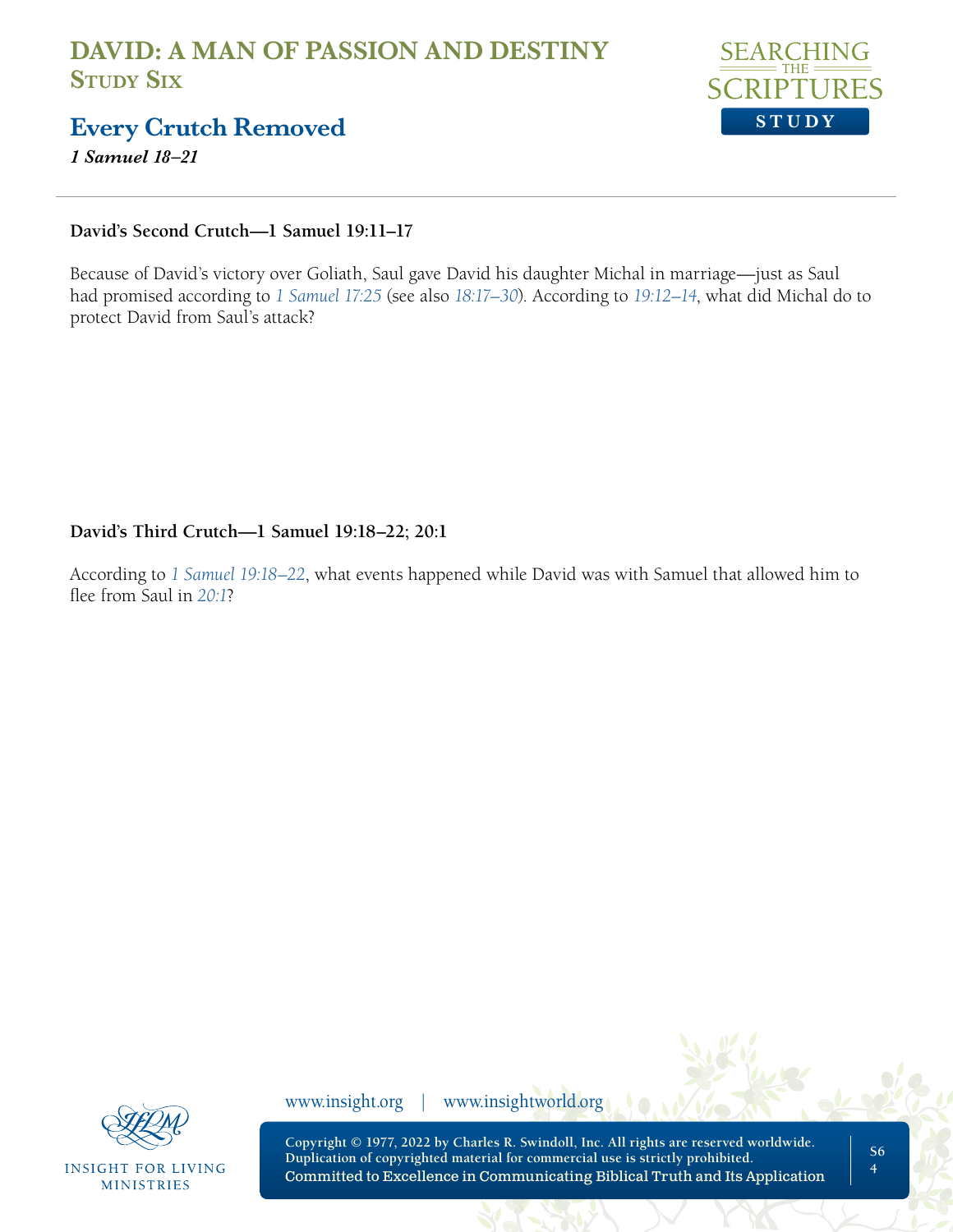

#### **Every Crutch Removed**

*1 Samuel 18–21* 

#### **David's Fourth Crutch—1 Samuel 20:1–4, 30–33, 41–42**

Next, David met up with his good friend Jonathan, another of Saul's children. At first, Jonathan didn't believe his own father would want to kill David, so Jonathan and David devised a plan to uncover Saul's intentions. In your own words, summarize what Saul said to Jonathan in *[1 Samuel 20:30–31](https://www.biblegateway.com/passage/?search=1+Samuel+20%3A30%E2%80%9331+&version=NLT;NASB1995)* when his son mentioned David. What did this response lead David to do in *[20:41–42](https://www.biblegateway.com/passage/?search=1+Samuel+20%3A41%E2%80%9342&version=NLT;NASB1995)*?

#### **David's Fifth Crutch—1 Samuel 21:10–14**

When David seemed to have nowhere else to turn, he fled to Gath, home of the Philistines and Goliath. What did David do in *[1 Samuel 21:13](https://www.biblegateway.com/passage/?search=1+Samuel+21%3A13+&version=NLT;NASB1995)* to protect himself from the threat of the king of Gath?

David lost his position in the king's court. He ran from Saul and then lost the companionship of his beloved wife, spiritual mentor, and best friend. To make things worse, he forfeited all his dignity. It seemed as though David had nothing and no one. But he did have God, who would remain the source of his strength as he fled Saul's relentless pursuit.



INSIGHT FOR LIVING **MINISTRIES** 

www.insight.org | www.insightworld.org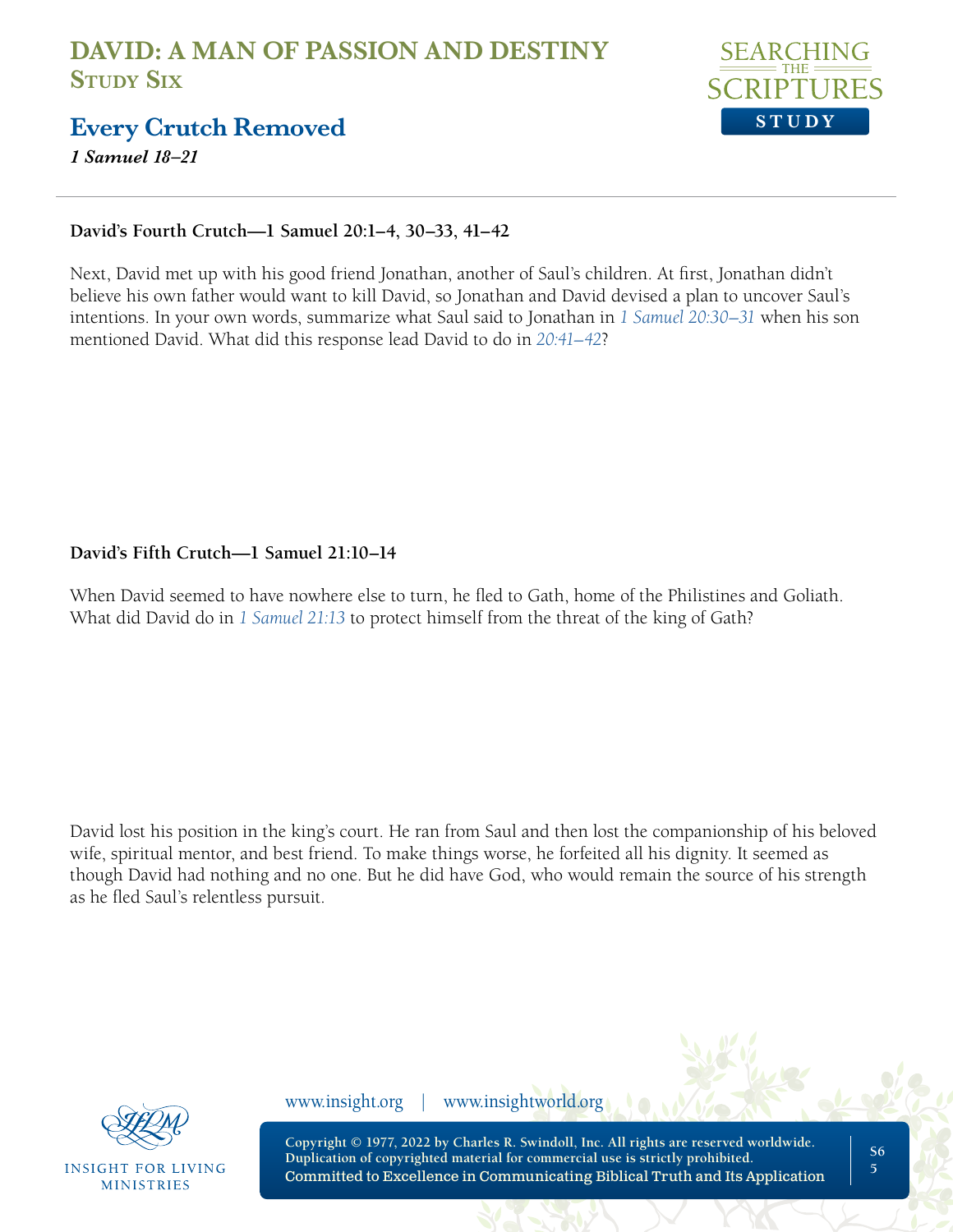

### **Every Crutch Removed**

*1 Samuel 18–21* 

#### **Interpretation: The Truth about Crutches**

Only once observation is complete can a student of the Scriptures consider what the passage means and extract timeless theological truths based on this meaning.<sup>1</sup> Pastor Chuck Swindoll identifies three principles in this account of David losing his crutches.

- 1. *Crutches become substitutes for God.*
- 2. *Crutches keep one's focus horizontal rather than vertical.*
- 3. *Crutches provide only temporary relief.*

How do you see each of these three principles on display in David's life as he ran from Saul? List some specific examples from the passages discussed in the observation section.

Write your own timeless principle about crutches based on this account of David and Saul.

God doesn't give temporary relief. He offers a permanent solution. **—Pastor Chuck Swindoll** 



**INSIGHT FOR LIVING MINISTRIES** 

www.insight.org | www.insightworld.org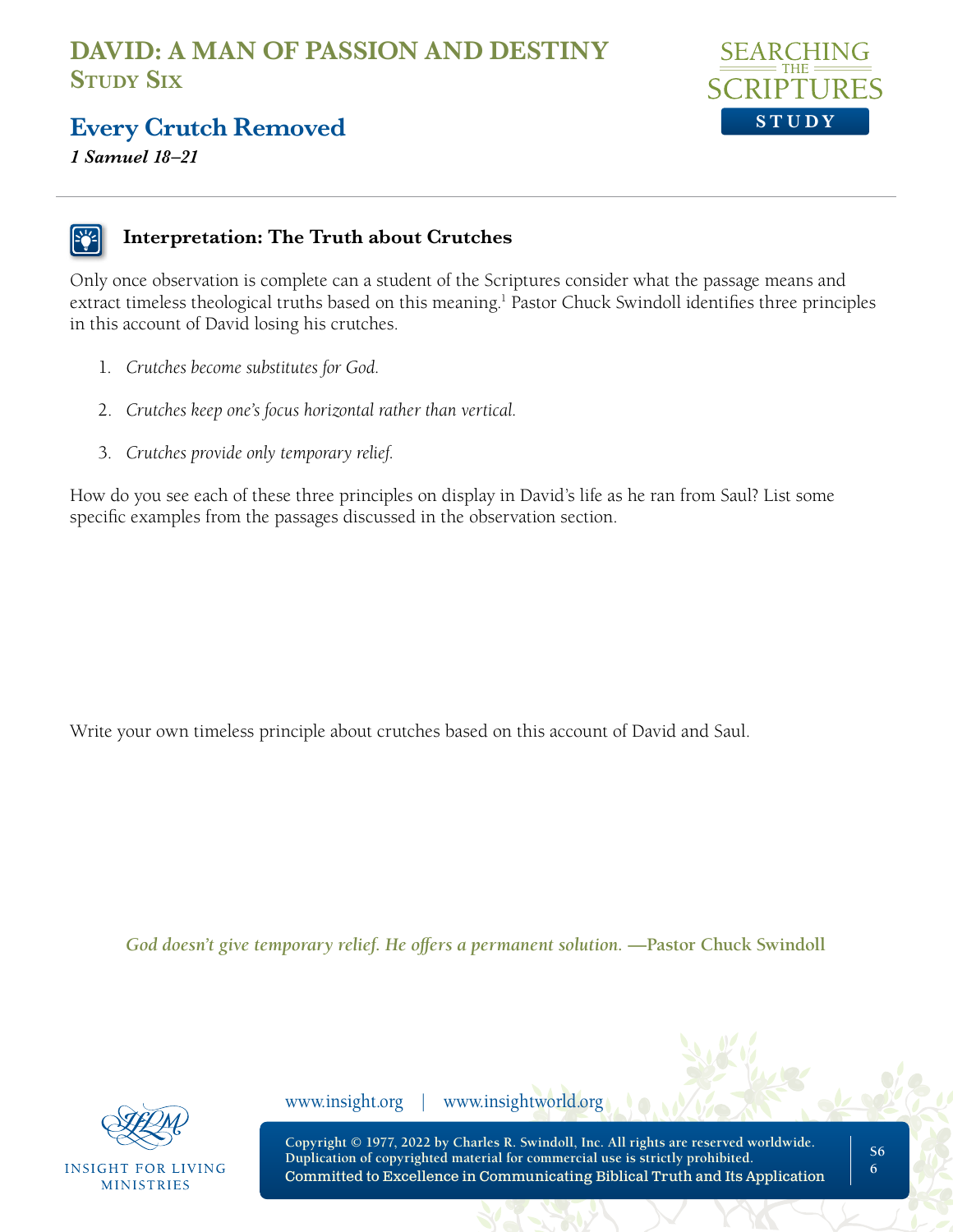

### **Every Crutch Removed**

*1 Samuel 18–21* 

#### **Correlation: Leaning on God**

David's son Solomon was the wisest man who ever lived. Thankfully, God preserved much of his wisdom in the book of Proverbs. One of these proverbs addresses the topic of crutches.

Read *[Proverbs 3:5–6](https://www.biblegateway.com/passage/?search=proverbs+3%3A5-6&version=NLT;NASB1995)*. What crutch does this proverb warn against leaning upon? Why do you think the proverb focuses specifically on this crutch? (Hint: remember who wrote this proverb!)

According to this proverb, what—or whom—should someone lean on after removing this dangerous crutch? What promise does this proverb offer those who lean appropriately?

Knowledge represents one particularly dangerous crutch that can replace a Christ-follower's dependence on God, but it isn't the only one. Application of these passages requires a careful look at one's own life to consider what crutches one might be using instead of God.



INSIGHT FOR LIVING **MINISTRIES** 

www.insight.org | www.insightworld.org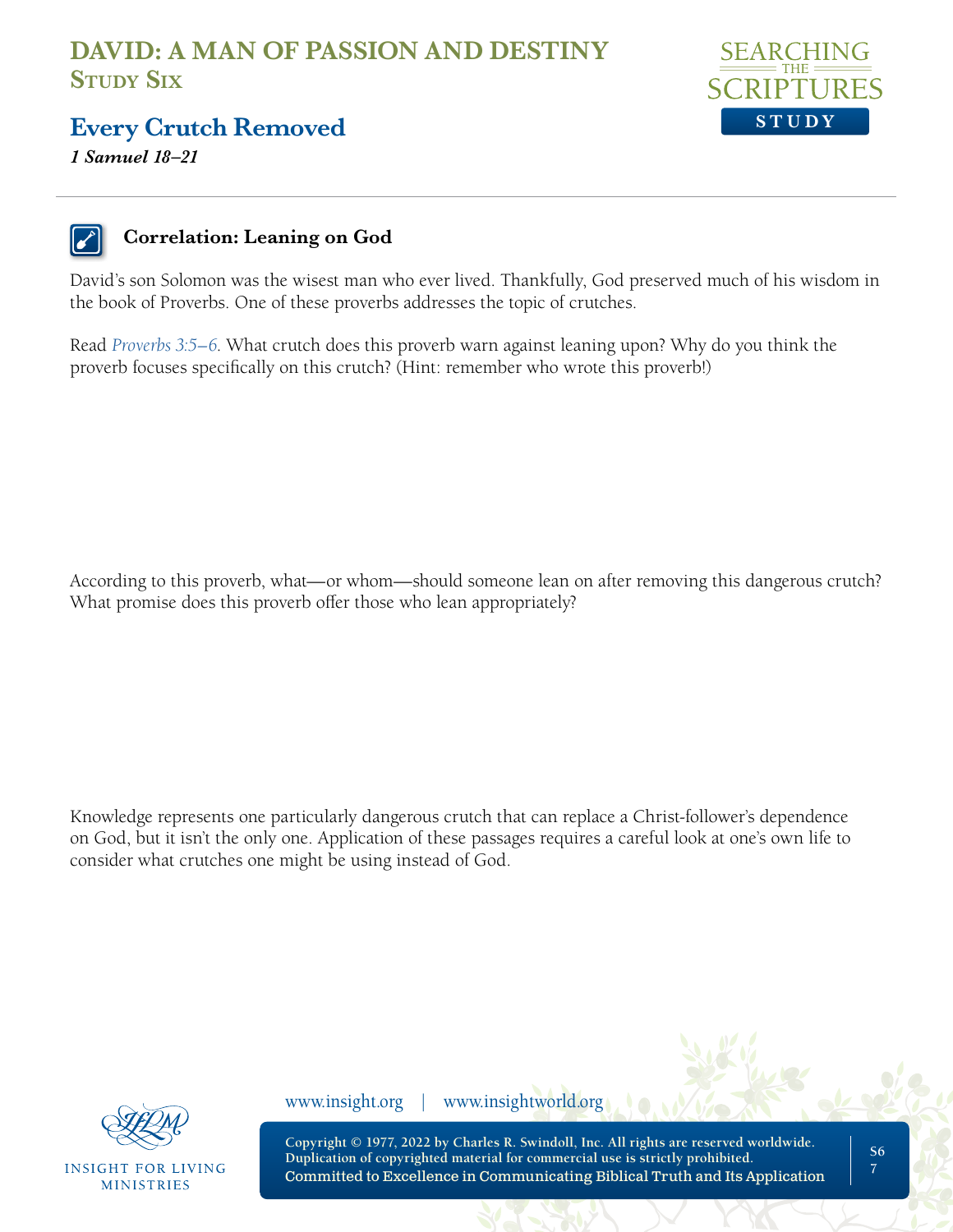

### **Every Crutch Removed**

*1 Samuel 18–21* 

#### **Application: "Leaning" Lessons for Broken Souls**

Based on his study of the account of Saul's murderous pursuit of David, Pastor Chuck developed two applications about leaning on God:

- 1. *There is nothing wrong with leaning as long as you're leaning on God.* Yes, David had the support of his loved ones, but he placed all his trust in God. When all his other crutches failed, God was there to hold David up.
- 2. *Being stripped of all substitutes for God is the most painful of all.* David may have relied on God, but that didn't mean the loss of the support system around him was easy. He needed God all the more to carry him through that difficult time.

What crutches do you tend to reach for when you feel yourself collapsing under the weight of life?

Have you ever had an experience like David's when the crutches you once leaned on so heavily were completely stripped away from you? How did God support you through this experience?



INSIGHT FOR LIVING **MINISTRIES** 

www.insight.org | www.insightworld.org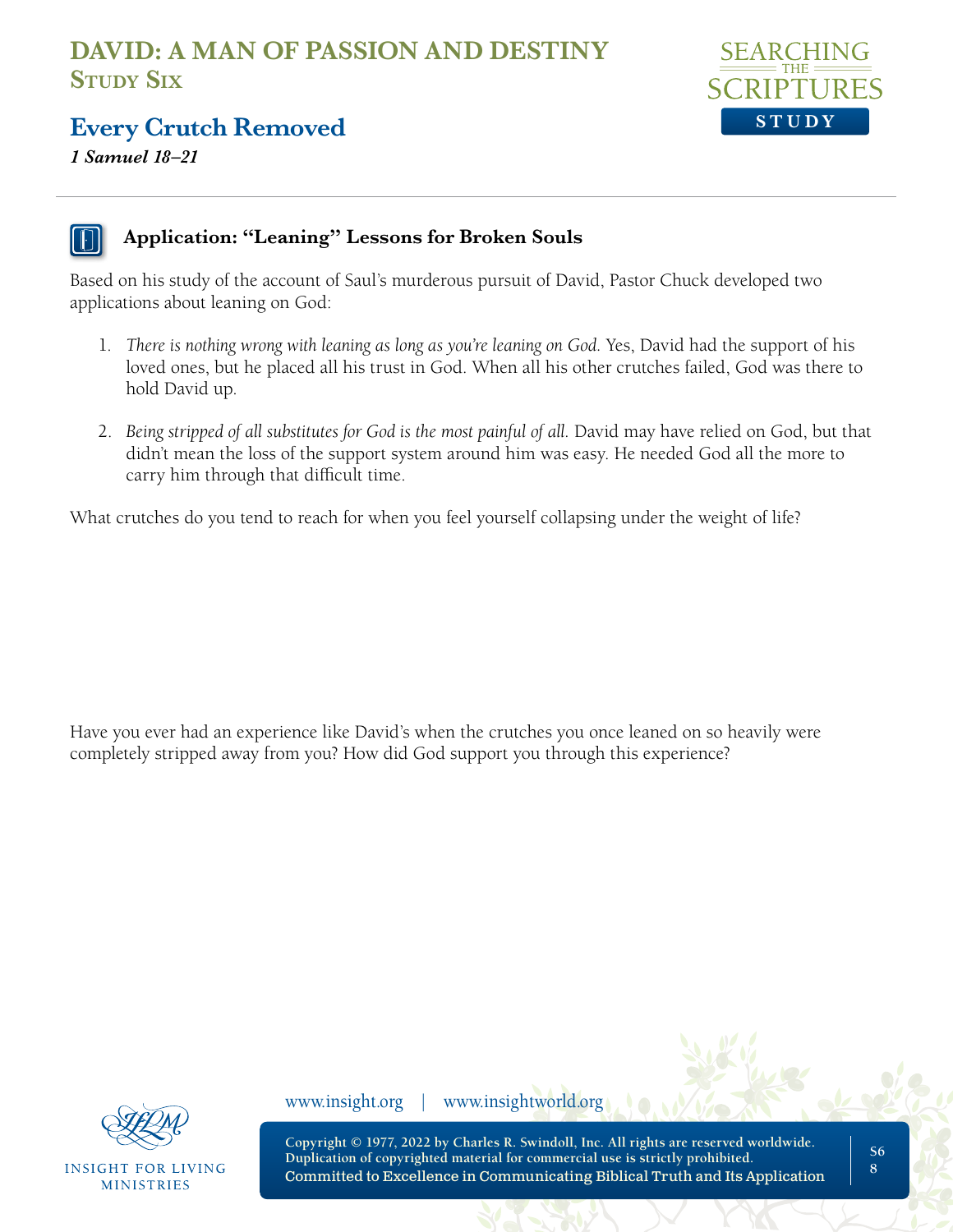

**Every Crutch Removed** *1 Samuel 18–21* 

What would it look like for you to toss away these easily broken crutches and lean wholly on God? In the space below, write down a few practical steps you can take today.

David endured the difficult experience of having every last crutch stripped from his grasp. When nothing was left, the only one he could lean on was God. If you find yourself in this painful crutch-kicking season, shift all your weight to lean into and onto Christ, your eternal support. You'll never, ever regret it!



# **A FINAL PRAYER**

*Father, thank You for being the support that never fails. Help me identify those crutches I tend to lean on*  too heavily. Though the process may be painful, I ask You to teach me to rely on You alone. I trust You, and I *believe You will always hold me up. Help me remember this truth. I pray in Jesus' unfailing name. Amen.*

ENDNOTE

1. To learn about Pastor Chuck Swindoll's *Searching the Scriptures* method of Bible study, go to the web page, "*[How to Study the Bible for Yourself](https://sts.insight.org/)*."



**INSIGHT FOR LIVING MINISTRIES** 

www.insight.org | www.insightworld.org